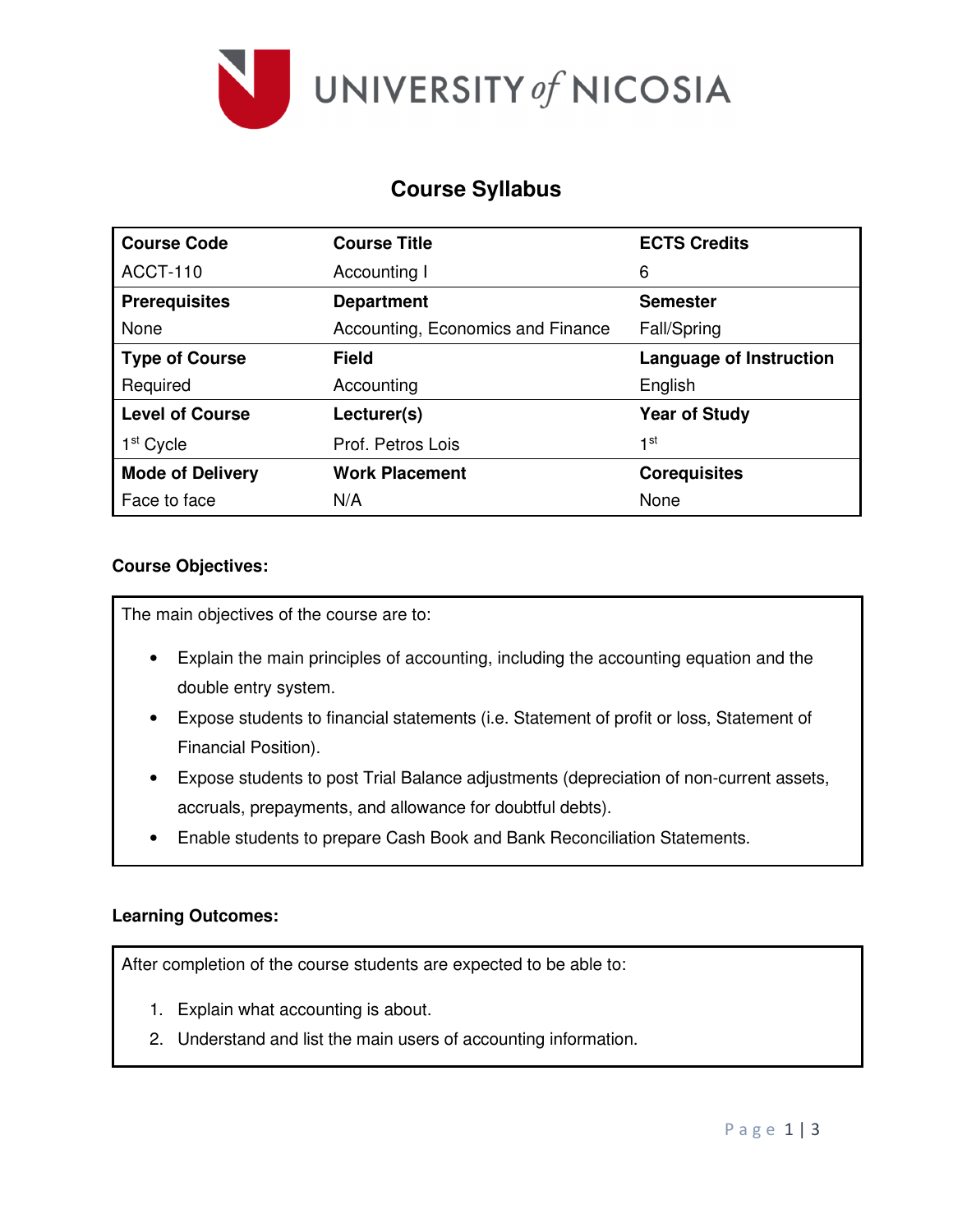

- 3. Present and explain the accounting equation, and how accounting transactions affect the items in the accounting equation.
- 4. Open 'T' accounts, understand how the double entry is used, and record transactions into individual accounts.
- 5. Prepare Trial Balance, Statement of profit or loss, and Statement of Financial Position. Explain how adjustments (e.g. prepayments, accruals, etc.) affect the financial statements.
- 6. Understand and prepare Cash Book.
- 7. Account for bad (irrecoverable) debts and allowance for doubtful debts.
- 8. Account for depreciation of non-current assets.
- 9. Understand and prepare bank reconciliation statement.

#### **Course Content:**

- 1. Introduction to Accounting
- 2. Accounting Equation
- 3. Double entry system
- 4. Trial Balance, Statement of profit or loss, Statement of Financial Position
- 5. Post-Trial Balance Adjustments (e.g. Accruals, Prepayments, Depreciation)
- 6. Cash Book
- 7. Bank Reconciliation Statement
- 8. Irrecoverable Debts and allowance for doubtful debts

#### **Learning Activities and Teaching Methods:**

Lectures, In-Class (e-class) Exercises, Quizzes and In-Class Discussions.

#### **Assessment Methods:**

Homework, Assignments, Mid-Term Exam, Final Exam.